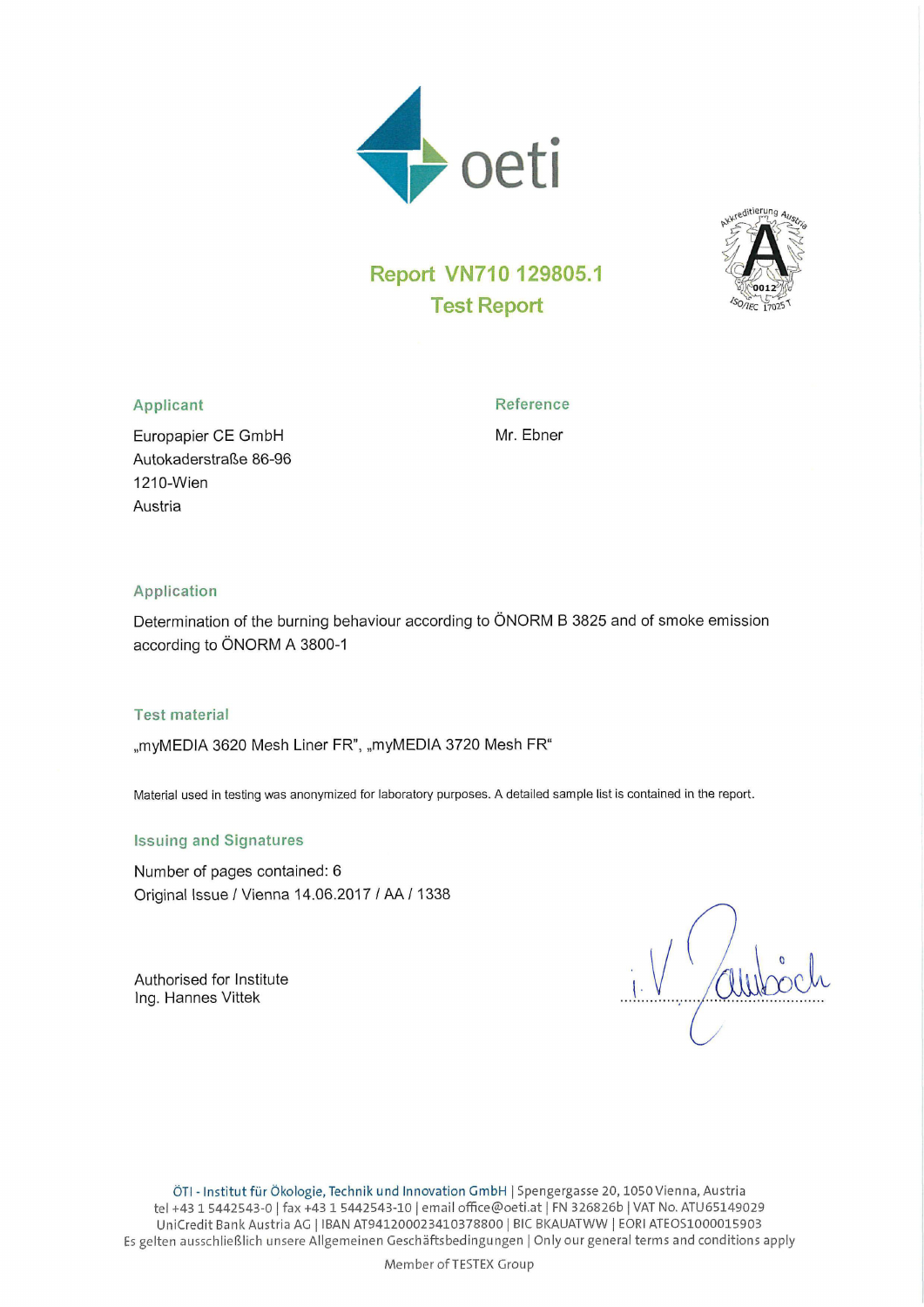#### **Contents**

| $1 -$       |  |
|-------------|--|
| 1.1         |  |
| 1.2         |  |
| 1.3         |  |
| $2^{\circ}$ |  |
| 2.1         |  |
| 2.1         |  |
| 2.2         |  |
| 2.3         |  |
| $3^{\circ}$ |  |

#### <span id="page-1-0"></span>**1 Order**

#### <span id="page-1-1"></span>**1.1 Chronology**

| Date       | Received   | .<br>Order                                                       |
|------------|------------|------------------------------------------------------------------|
| 17.05.2017 | 17.05.2017 | Determination of the burning behaviour according to ÖNORM B 3825 |
|            |            | and of smoke emission according to ÖNORM A 3800-1                |

#### <span id="page-1-2"></span>**1.2 Samples**

| Nr. | Received                                                        | Sample Identification                                |  |  |
|-----|-----------------------------------------------------------------|------------------------------------------------------|--|--|
|     | 17.05.2017                                                      | "myMEDIA 3620 Mesh Liner FR", "myMEDIA 3720 Mesh FR" |  |  |
|     | (Unless otherwise stated samples are provided by the customer.) |                                                      |  |  |

#### <span id="page-1-3"></span>**1.3 Information given by Applicant**

According to the applicants, the products "myMEDIA 3620 Mesh Liner FR" and "myMEDIA 3720 Mesh FR" differ only in the "myMEDIA 3620 Mesh Liner FR" film, which will be removed after printing. The results achieved are therefore valid for both articles.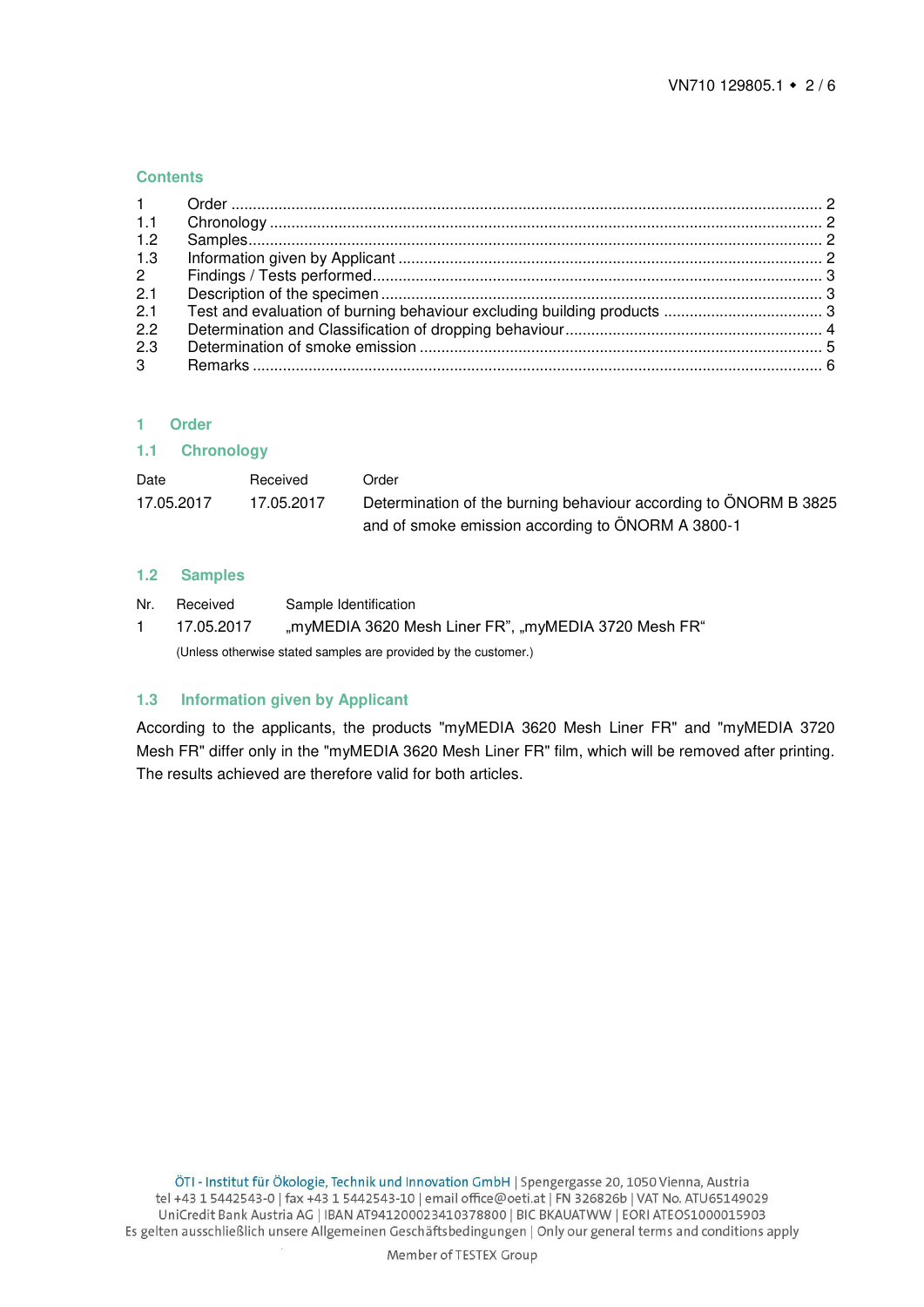#### <span id="page-2-0"></span>**2 Findings / Tests performed**

# <span id="page-2-1"></span>**2.1 Description of the specimen**

Description of the specimen according to DIN 60 000\*

#### **Test results**

Tested sample: 1

| Material composition by the applicant | <b>PVC</b>     |
|---------------------------------------|----------------|
| Technological description             | Coated netting |

#### <span id="page-2-2"></span>**2.1 Test and evaluation of burning behaviour excluding building products**

#### **Test conditions**

Standard: ÖNORM A 3800-1 point 4.1 Arrangement of the sample: loose

# **Test results**

Tested sample: 1

| <b>Evaluation criteria</b>            | Test      |      |      |      |
|---------------------------------------|-----------|------|------|------|
|                                       |           |      | 2    | 3    |
| Ignition of the not flamed specimen   | [yes/no]  | no   | no   | no   |
| Afterflame time                       | [min:sec] | 0:00 | 0:00 | 0:00 |
| Afterglow time                        | [min:sec] | 0:00 | 0:00 | 0:00 |
| Undestroyed length of flamed specimen | [cm]      | 44   | 46   | 47   |

#### **Classification**

According to the classification criteria of ÖNORM A 3800-1, point 4.1, the tested sample

#### **can be classified as "Brennbarkeitsklasse - schwerbrennbar"** 1)

1) In the withdrawn standard ÖNORM B 3800-1:1988 classified as "Brennbarkeitsklasse B1-schwerbrennbar"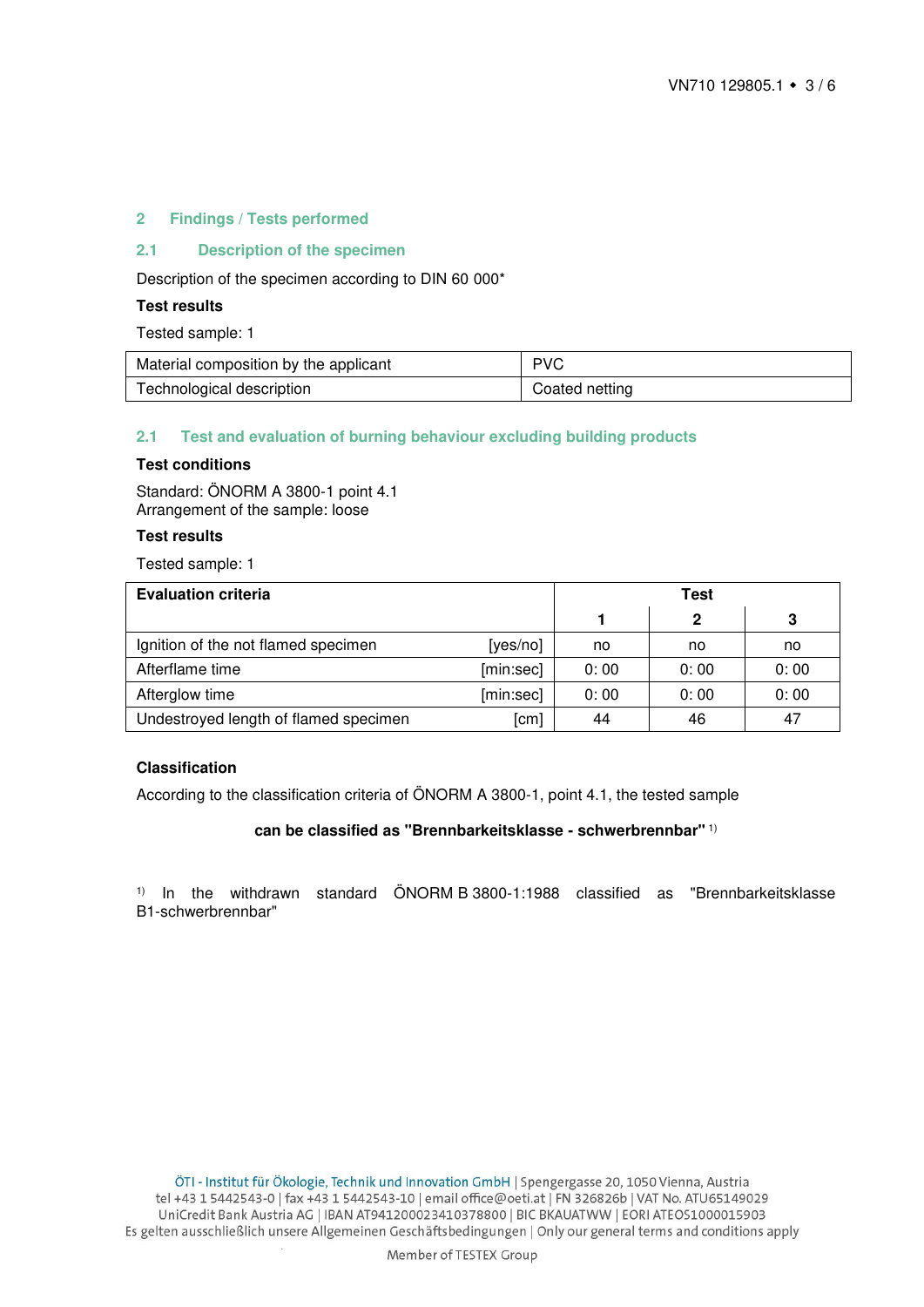# <span id="page-3-0"></span>**2.2 Determination and Classification of dropping behaviour**

# **Test Conditions**

Standard: ÖNORM A 3800 part 1 item 4.3 Kind of flaming: Schlyterbrenner

#### **Test Results**

Tested sample: 1

|        | dropping | number of drops<br>falling down | kindling |
|--------|----------|---------------------------------|----------|
| Test 1 | no       |                                 | $- -$    |
| Test 2 | no       |                                 | $- -$    |
| Test 2 | no       |                                 | $- -$    |

#### **Classification**

The tested specimen can be classified according to ÖNORM A 3800-1, item 4.3.1 as:

#### **Tropfenbildungsklasse Tr 1 - nicht tropfend**

Note**:** The determination of the dropping behaviour is done by the "5 drop-rule" according to agreement. In the case of falling down of less than 5 drops there is no risk involved. Therefore the sample is classified as Tropfenbildungsklasse Tr1 – nicht tropfend.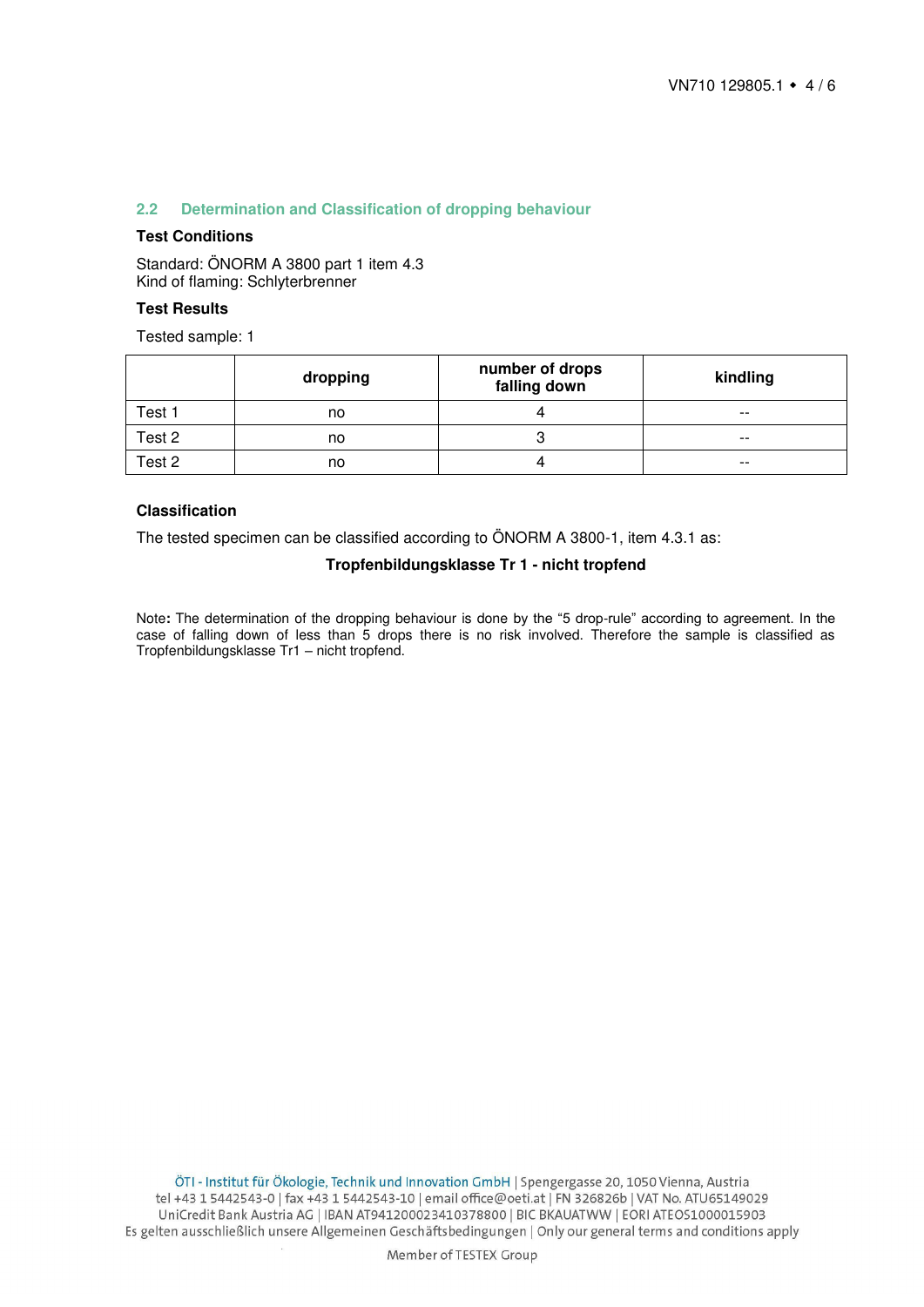#### <span id="page-4-0"></span>**2.3 Determination of smoke emission**

### **Test conditions**

Standard: ÖNORM A 3800 part 1/4.2 Arrangement of the specimen: loose

#### **Test results**

Tested sample: 1

| smoke emission [%] |                                 |        |              |        |                   |  |  |
|--------------------|---------------------------------|--------|--------------|--------|-------------------|--|--|
| Test 1             | $\mathsf{r}_{\mathsf{est}}$ 2 . | Test 3 | $\tau$ est 4 | Test 5 | <b>Mean Value</b> |  |  |
| 4                  |                                 | G      |              |        |                   |  |  |

# **Classification**

The tested specimen can be classified according to ÖNORM A 3800-1, item 4.2.1 as:

**Qualmbildungsklasse Q1 – schwachqualmend**